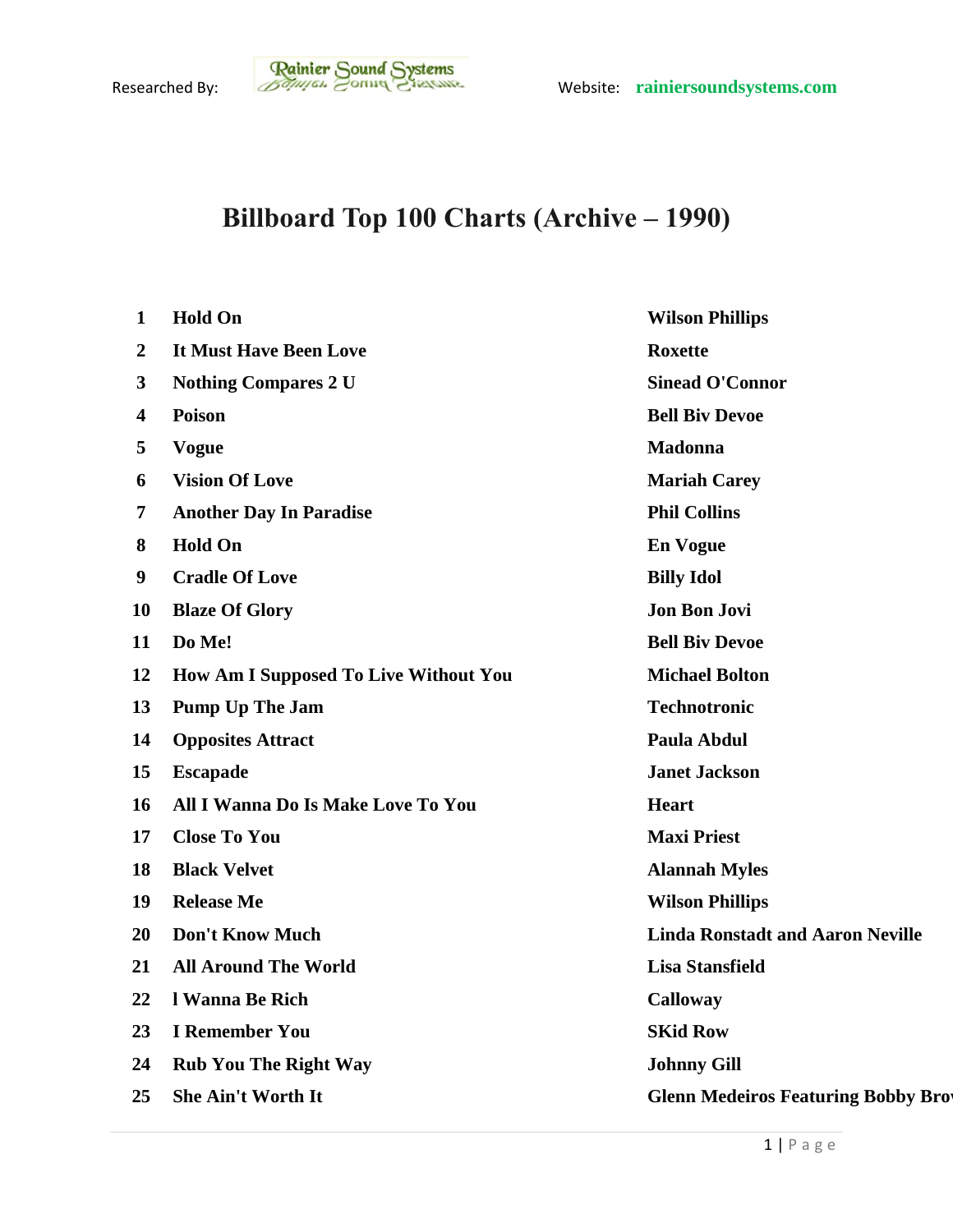

| 26 | If Wishes Came True                | <b>Sweet Sensation</b> |
|----|------------------------------------|------------------------|
| 27 | <b>The Power</b>                   | Snap                   |
| 28 | <b>Love and Affection</b>          | <b>Nelson</b>          |
| 29 | <b>Love Will Lead You Back</b>     | <b>Taylor Dayne</b>    |
| 30 | <b>Don't Wanna Fall In Love</b>    | <b>Jane Child</b>      |
| 31 | <b>Two To Make It Right</b>        | <b>Seduction</b>       |
| 32 | <b>Sending All My Love</b>         | <b>Linear</b>          |
| 33 | <b>Unskinny Bop</b>                | <b>Poison</b>          |
| 34 | <b>Step By Step</b>                | <b>New Kids On The</b> |
| 35 | <b>Dangerous</b>                   | <b>Roxette</b>         |
| 36 | We Didn't Start The Fire           | <b>Billy Joel</b>      |
| 37 | <b>I Don't Have The Heart</b>      | <b>James Ingram</b>    |
| 38 | <b>Downtown Train</b>              | <b>Rod Stewart</b>     |
| 39 | <b>Rhythm Nation</b>               | <b>Janet Jackson</b>   |
| 40 | <b>I'll Be Your Everything</b>     | <b>Tommy Page</b>      |
| 41 | Roam                               | $B-52's$               |
| 42 | <b>Everything</b>                  | <b>Jody Watley</b>     |
| 43 | <b>Back To Life</b>                | <b>Soul II Soul</b>    |
| 44 | <b>Here and Now</b>                | <b>Luther Vandross</b> |
| 45 | <b>Alright</b>                     | <b>Janet Jackson</b>   |
| 46 | <b>Ice Ice Baby</b>                | <b>Vanilla Ice</b>     |
| 47 | <b>Blame It On The Rain</b>        | Milli Vanilli          |
| 48 | <b>Have You Seen Her</b>           | <b>M.C. Hammer</b>     |
| 49 | <b>With Every Beat Of My Heart</b> | <b>Taylor Dayne</b>    |
| 50 | <b>Come Back To Me</b>             | <b>Janet Jackson</b>   |
| 51 | <b>No More Lies</b>                | Michel'le              |
| 52 | <b>Praying For Time</b>            | <b>George Michael</b>  |
| 53 | <b>How Can We Be Lovers</b>        | <b>Michael Bolton</b>  |
| 54 | Do You Remember                    | <b>Phil Collins</b>    |
| 55 | <b>Ready Or Not</b>                | After 7                |
| 56 | <b>U Can't Touch This</b>          | <b>M.C. Hammer</b>     |

**7aylor Dayne Jane Child**  $Seduction$  **Step By Step New Kids On The Block Billy Joel James Ingram Rod Stewart Janet Jackson** *<u>Janet Jackson</u>* **Michel'le Praying For Time George Michael Michael Bolton**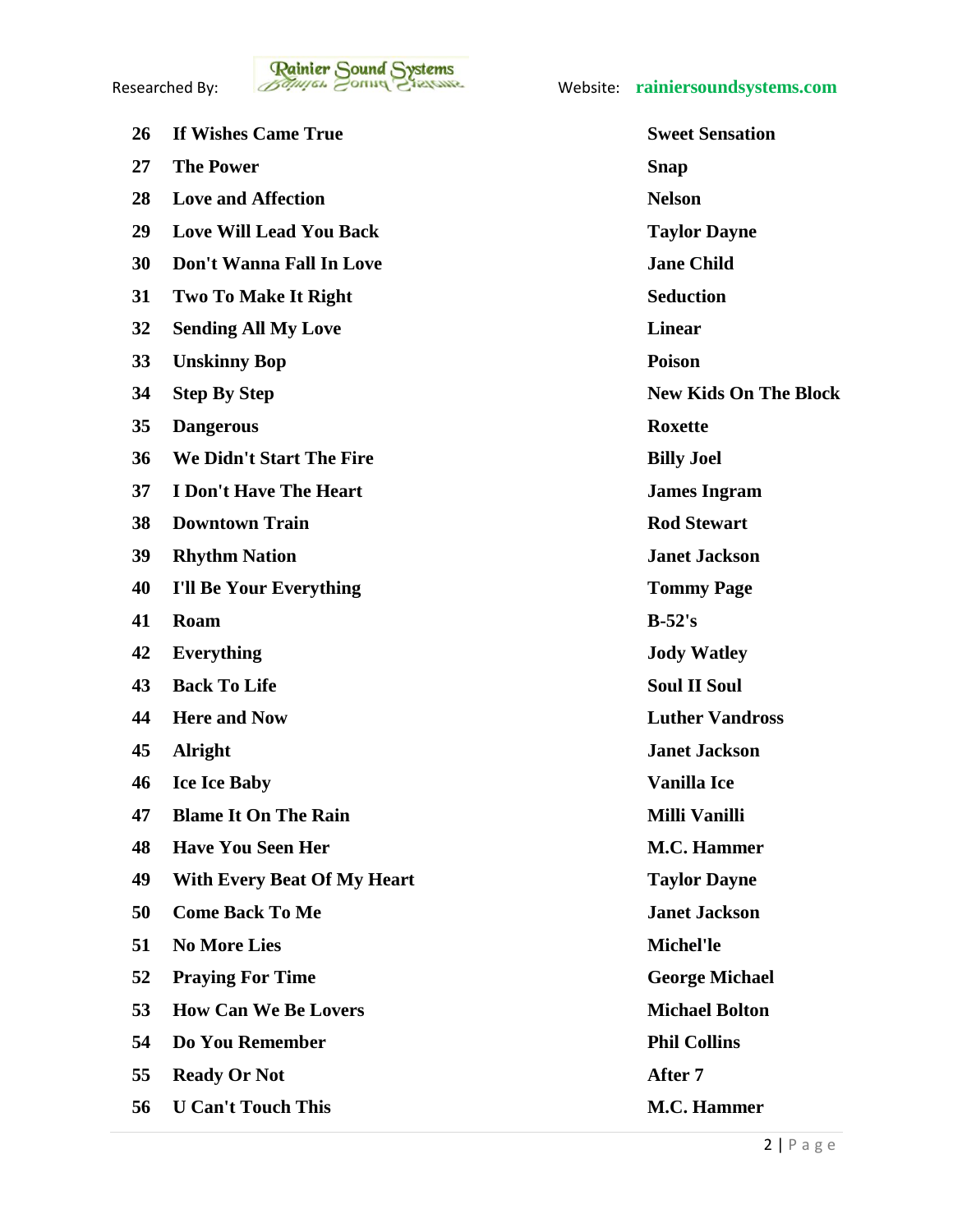

| 57 | <b>I Wish It Would Rain Down</b>     | <b>Phil Collins</b>    |
|----|--------------------------------------|------------------------|
| 58 | <b>Just Between You and Me</b>       | <b>Lou Gramm</b>       |
| 59 | On The Way To Heaven                 | <b>Phil Collins</b>    |
| 60 | <b>Black Cat</b>                     | <b>Janet Jackson</b>   |
| 61 | <b>Can't Stop</b>                    | After 7                |
| 62 | Janie's Got A Gun                    | <b>Aerosmith</b>       |
| 63 | <b>The Humpty Dance</b>              | <b>Digital Undergi</b> |
| 64 | <b>I'll Be Your Shelter</b>          | <b>Taylor Dayne</b>    |
| 65 | <b>Free Fallin'</b>                  | <b>Tom Petty</b>       |
| 66 | <b>Giving You The Benefit</b>        | <b>Pebbles</b>         |
| 67 | <b>Enjoy The Silence</b>             | <b>Depeche Mode</b>    |
| 68 | <b>Love Song</b>                     | <b>Tesla</b>           |
| 69 | <b>Price Of Love</b>                 | <b>Bad English</b>     |
| 70 | <b>Girls Nite Out</b>                | <b>Tyler Collins</b>   |
| 71 | <b>King Of Wishful Thinking</b>      | <b>Go West</b>         |
| 72 | <b>What Kind Of Man Would I Be?</b>  | Chicago                |
| 73 | Get Up! (Before The Night Is Over)   | <b>Technotroic</b>     |
| 74 | <b>Here We Are</b>                   | <b>Gloria Estefan</b>  |
| 75 | Epic                                 | <b>Faith No More</b>   |
| 76 | <b>Love Takes Time</b>               | <b>Mariah Carey</b>    |
| 77 | <b>Just Like Jesse James</b>         | <b>Cher</b>            |
| 78 | <b>Love Shack</b>                    | $B-52's$               |
| 79 | <b>All Or Nothing</b>                | <b>Milli Vanilli</b>   |
| 80 | <b>Romeo</b>                         | <b>Dino</b>            |
| 81 | <b>Everybody Everybody</b>           | <b>Black Box</b>       |
| 82 | I Go To Extremes                     | <b>Billy Joel</b>      |
| 83 | <b>Whip Appeal</b>                   | <b>Babyface</b>        |
| 84 | <b>Oh Girl</b>                       | <b>Paul Young</b>      |
| 85 | <b>C'mon and Get My Love</b>         | D-Mob With Ca          |
| 85 | (It's Just) The Way That You Love Me | Paula Abdul            |
| 87 | We Can't Go Wrong                    | <b>Cover Girls</b>     |

 $Lou$  Gramm **Phil Collins Janie's Got A Gun Aerosmith Digital Underground Taylor Dayne from Petty**  ${\bf Chicago}$  $Technotroic$  **Here We Are Gloria Estefan Epic Faith No More Mariah Carey All Or Nothing Milli Vanilli Black Box**  Billy Joel **Babyface Paul Young C'mon and Get My Love D-Mob With Cathy Dennis** Paula Abdul